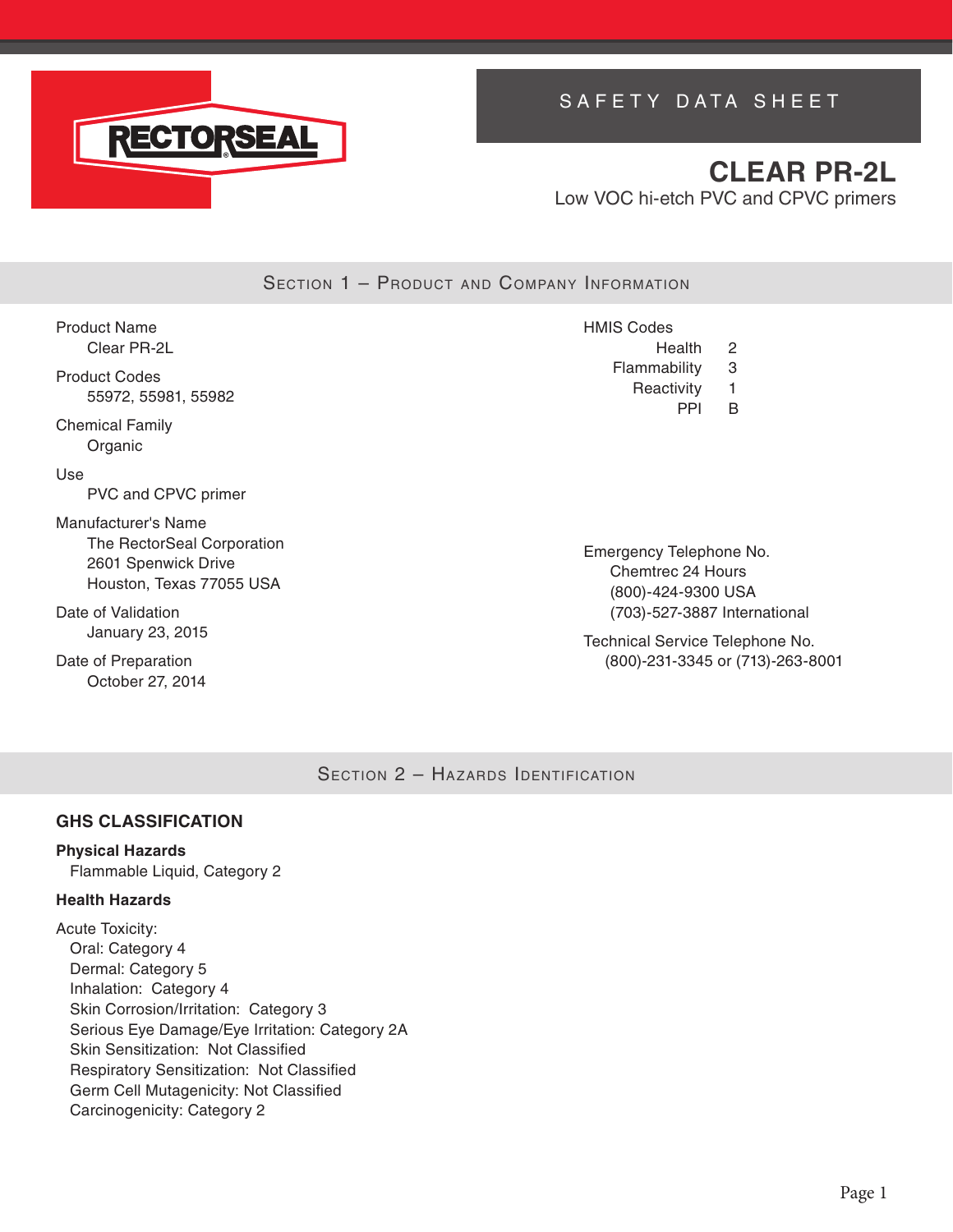Reproductive Toxicology: Not Classified Target Organ Systemic Toxicity - Single Exposure: Category 3 Target Organ Systemic Toxicity - Repeated Exposure: Not Classified

Aspiration Toxicity: Not Classified

### **GHS Label elements, including precautionary statements**



GHS02: Flammable GHS08: Severe Health Hazards Signal Word: **Danger**

Hazard Statements:

- H225 Highly flammable liquid and vapor
- H302 Harmful if swallowed.
- H313 May be harmful in contact with skin.
- H316 Causes mild skin irritation.
- H318 Causes serious eye damage.
- H319 Causes serious eye irritation
- H335 + H336 May cause respiratory irritation, and drowsiness or dizziness.
- H351 Suspected of causing cancer. Contains a chemical classified by the US EPA as a suspected possible carcinogen.

#### Precautionary Statements:

- P102 Keep out of reach of children.
- P210 Keep away from heat/sparks/open flames/hot surfaces. No smoking.
- P240 Ground/Bond container and receiving equipment.
- P261 Avoid breathing dust/fume/gas/mist/vapors/spray.
- P262 Do not get in eyes, on skin, or on clothing.
- P264 Wash hands thoroughly after handling.
- P280 Wear protective gloves/protective clothing/eye protection/face protection.
- P301 + P310 IF SWALLOWED: Immediately call a POISON CENTER or doctor/physician.

P305 + P351 + P338 - IF IN EYES: Rinse cautiously with water for several minutes. Remove contact lenses,

- if present and easy to do. Continue rinsing.
- P362 Take off contaminated clothing and wash before reuse.

EUH066 - Repeated exposure may cause skin dryness or cracking. Hazards not otherwise classified (HNOC) or not covered by GHS May form explosive peroxides.

#### **Summary Of Acute Hazards**

Overexposure may cause coughing, shortness of breath, dizziness, central nervous system depression, intoxication and collapse. It may cause irritation to the respiratory tract and to other mucous membranes.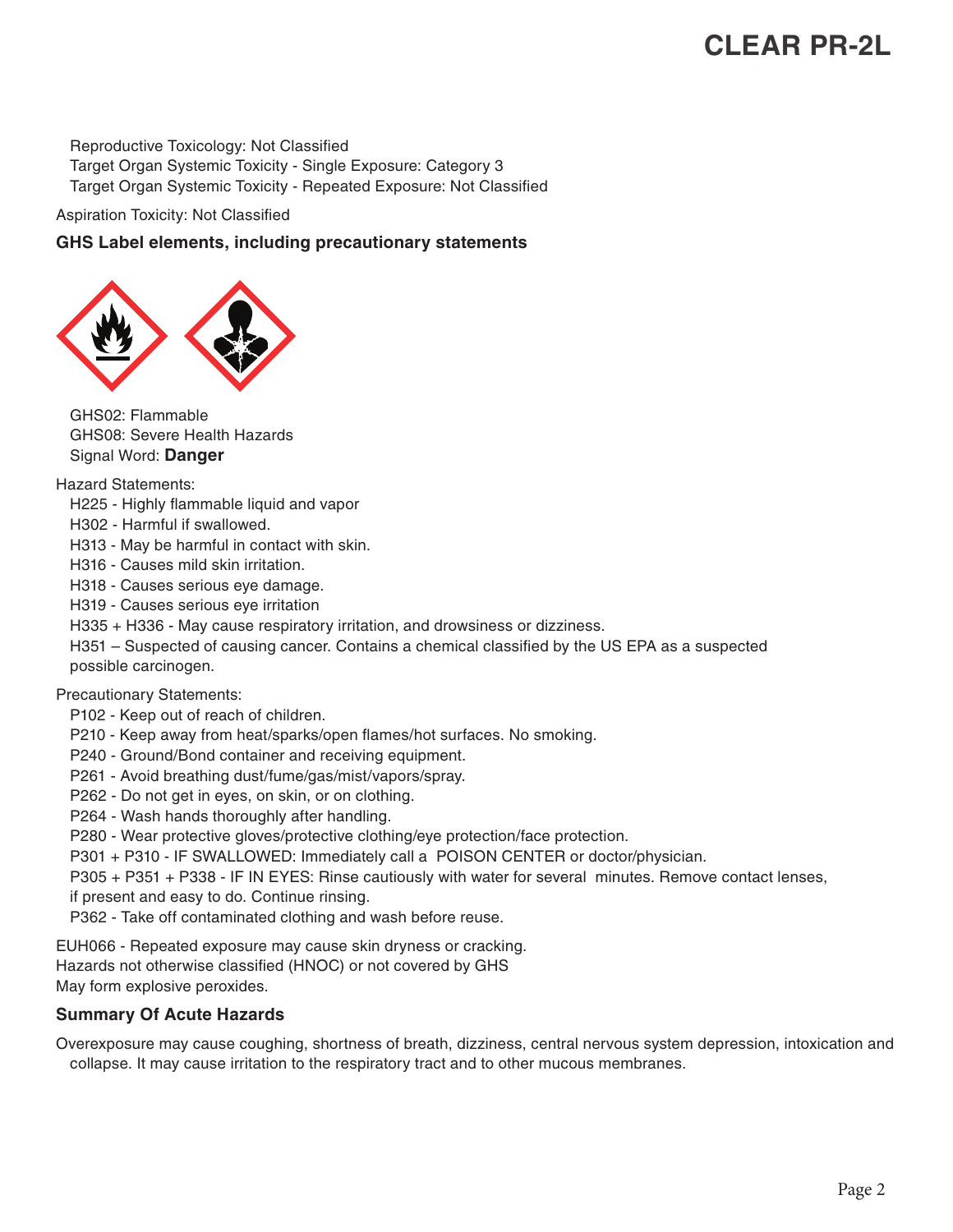#### **Route Of Exposure, Signs And Symptoms**

#### INHALATION

Overexposure may cause coughing, shortness of breath, dizziness, central nervous system depression, intoxication and collapse. It may cause irritation to the respiratory tract and to other mucous membranes.

#### EYE CONTACT

Severely irritating. If not removed promptly, will injure eye tissue, which can result in permanent damage.

#### SKIN CONTACT

Frequent or prolonged contact may irritate and cause dermatitis. Low order of toxicity.

#### INGESTION

Low order of toxicity. Small amounts of the liquid aspirated into the respiratory system during ingestion, or from vomiting, may cause bronchiopneumonia or pulmonary edema.

#### SUMMARY OF CHRONIC HAZARDS

Repeated or prolonged exposure may cause signs of central nervous system depression and respiratory irritation. This material has been shown to induce tumors in laboratory animals.

#### MEDICAL CONDITIONS AGGRAVATED BY EXPOSURE

Individuals with pre-existing or chronic diseases of the eyes, skin, respiratory system, cardiovascular system, gastrointestinal system, liver, or kidneys may have increased susceptibility to excessive exposure.

| Ingredient:           | Methyl Ethyl Ketone |
|-----------------------|---------------------|
| Percentage By Weight: | $20 - 85$           |
| <b>CAS Number:</b>    | 78-93-3             |
| $EC#$ :               | 606-002-00-3        |
| Ingredient:           | Tetrahydrofuran     |
| Percentage By Weight: | $5-12$              |
| <b>CAS Number:</b>    | 109-99-9            |
| $EC#$ :               | 603-025-00-0        |
| Ingredient:           | Cyclohexanone       |
| Percentage By Weight: | $5 - 15$            |
| <b>CAS Number:</b>    | 108-94-1            |
| $EC#$ :               | 606-010-00-7        |
| Ingredient:           | Acetone             |
| Percentage By Weight: | $20 - 40$           |
| <b>CAS Number:</b>    | 67-64-1             |
| $EC#$ :               | 200-662-2           |

SECTION 3 - COMPOSITION/INFORMATION ON INGREDIENTS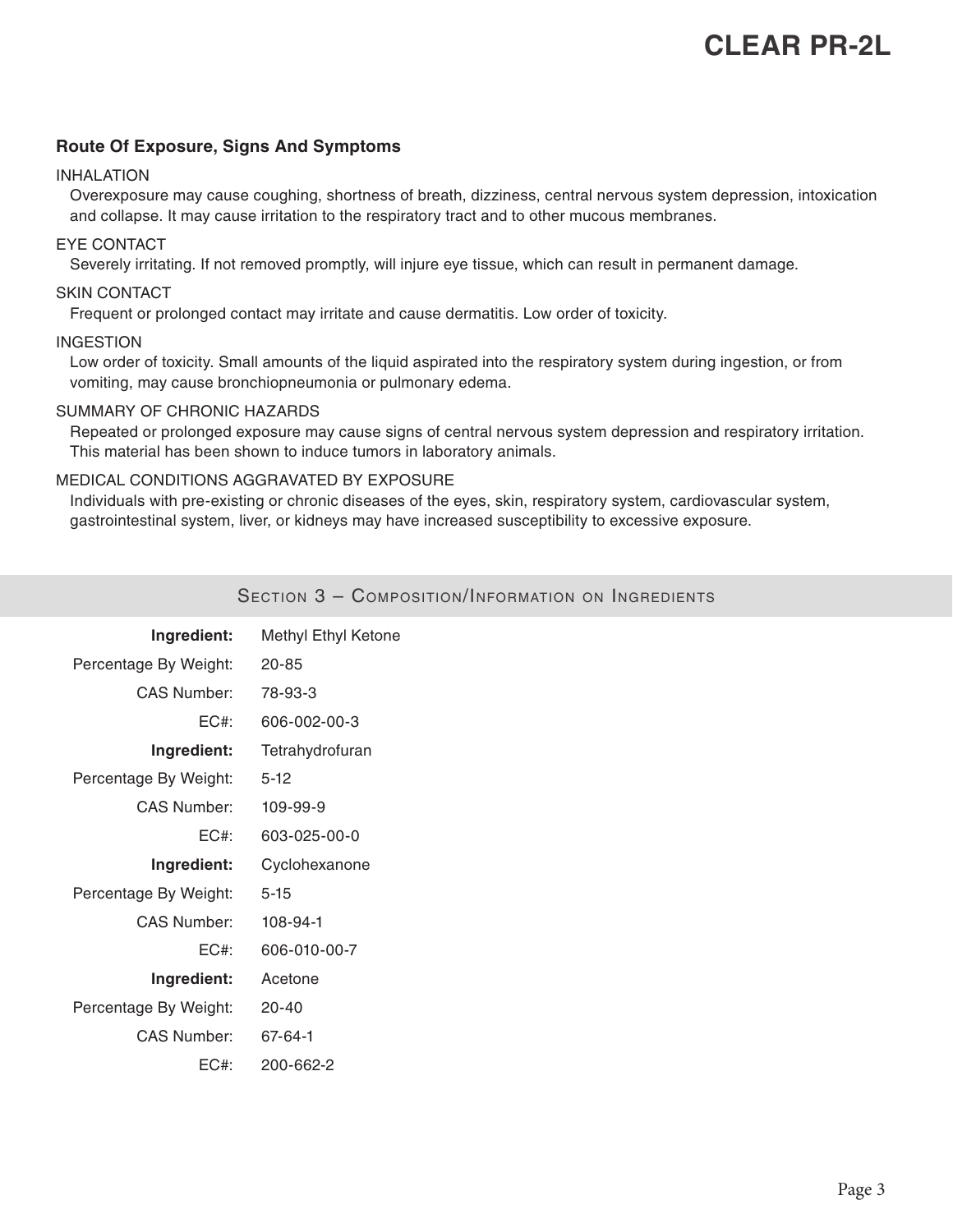SECTION 4 - FIRST AID MEASURES

| If inhaled:   | If overcome by exposure, remove victim to fresh air immediately. Give oxygen or artificial<br>respiration as needed. Obtain emergency medical attention. Prompt action is essential. |
|---------------|--------------------------------------------------------------------------------------------------------------------------------------------------------------------------------------|
| If on skin:   | Immediately flush with large amounts of water; use soap if available. Remove<br>contaminated clothing.                                                                               |
| If in eyes:   | Immediately flush with large amounts of water for at least 15 minutes. Get prompt<br>medical attention.                                                                              |
| If swallowed: | If swallowed, DO NOT induce vomiting. Keep at rest. Get prompt medical attention.                                                                                                    |

Section 5 – Fire Fighting Measures

#### **Conditions Of Flammability**

Flammable in the presence of a source of ignition when the temperature is above the flash point. Keep away from heat/sparks/open flame/hot surface. No smoking.

#### **Suitable Extinguishing Media**

Use water spray, alcohol-resistant foam, dry chemical or carbon dioxide.

#### **Special Protective Equipment For Fire-Fighters**

Wear self contained breathing apparatus for fire fighting if necessary.

#### **Hazardous Combustion Products**

Hazardous decomposition products formed under fire conditions (carbon oxides.)

#### **Further Information**

Use water spray to cool unopened containers.

**Unusual Fire And Explosion Hazards:** Extremely flammable – very low flash point. Vapors are heavier than air and may travel along ground or to low spots at considerable distance to a source of ignition resulting in potential flashback. Burning liquid may float on water. Heat may build up pressure and rupture closed containers.

Section 6 – Accidental Release Measures

#### **Personal Precautions**

Use personal protective equipment. Avoid breathing vapors, mist or gas. Ensure adequate ventilation. Ventilate area with natural or explosion-proof, forced air ventilation. Remove all sources of ignition. Evacuate personnel to safe areas. Beware of vapors accumulating to form explosive concentrations. Vapors can accumulate in low areas.

#### **Environmental Precautions**

Prevent further leakage or spillage if safe to do so. Avoid flushing into sewers, drains, waterways, and soil.

#### **Methods And Materials For Containment And Cleaning Up**

Use absorbent materials to prevent footing hazard and to contain, then collect and place in container for disposal according to local regulations (see section 13).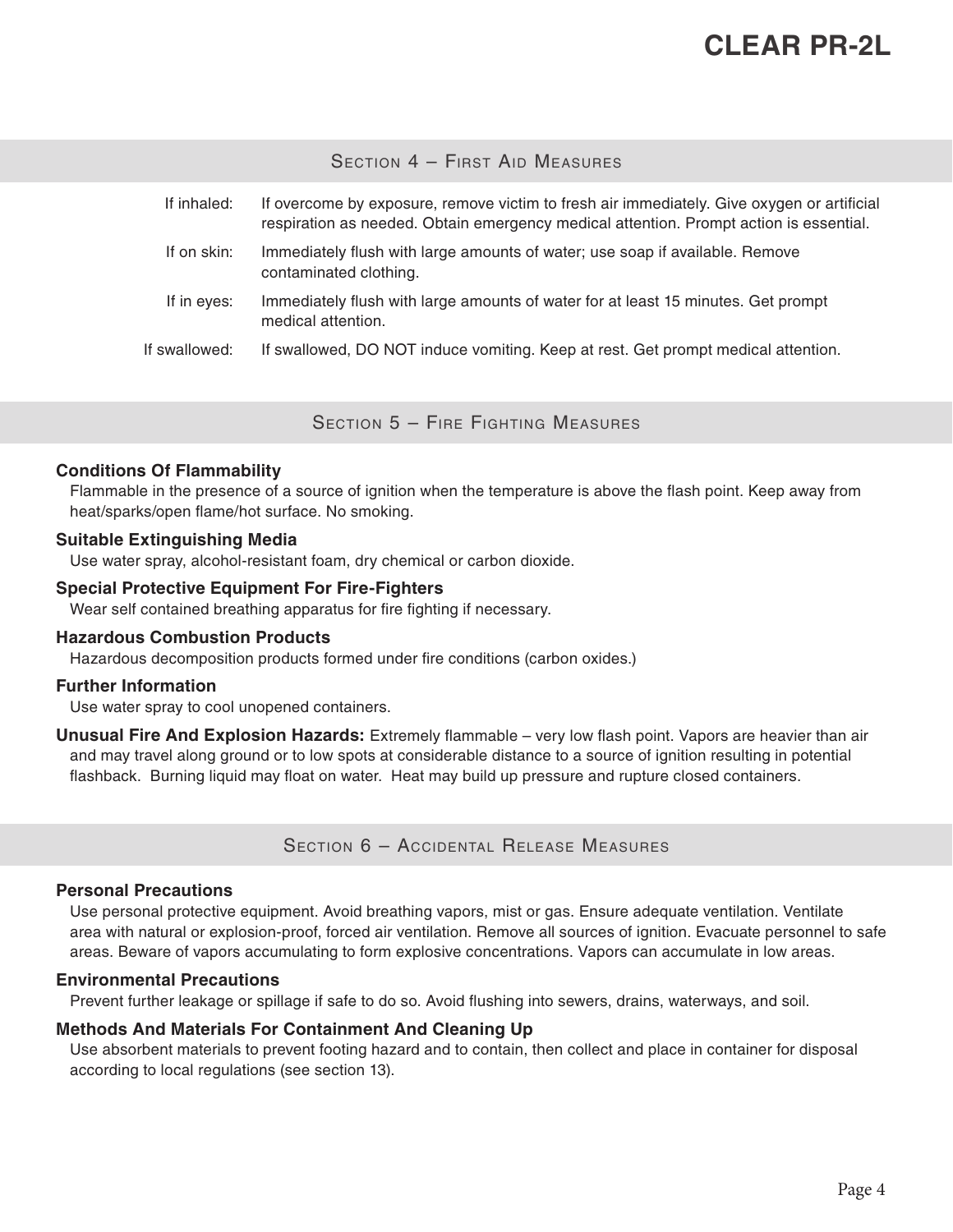### Section 7 – Handling and Storage

#### **Precautions For Safe Handling**

Avoid contact with skin and eyes. Avoid inhalation of vapor or mist. Avoid prolonged or repeated contact with skin or clothing. If transferring this material to other containers, ground all containers to avoid static electricity buildup and discharge which may ignite flammable vapors.

#### **Conditions For Safe Storage**

Do not store near heat, sparks, or open flames. Keep container tightly closed in a dry and well-ventilated place. Containers which are opened must be carefully resealed and kept upright to prevent leakage. Empty containers may contain residues and vapors; treat as if full and observe all products precautions. Do not reuse empty containers.

KEEP OUT OF REACH OF CHILDREN.

|                                                                                 |                                | <b>SECTION 8 - EXPOSURE CONTROLS/PERSONAL PROTECTION</b> |
|---------------------------------------------------------------------------------|--------------------------------|----------------------------------------------------------|
| Ingredient                                                                      | Units                          |                                                          |
| <b>Methyl Isobutyl Ketone</b><br><b>ACGIH TLV:</b><br><b>OSHA PEL:</b><br>STEL: | 200 ppm<br>200 ppm<br>300 ppm  |                                                          |
| Tetrahydrofuran<br><b>ACGIH TLV:</b><br><b>OSHA PEL:</b><br>STEL:               | 50 ppm<br>200 ppm<br>250 ppm   |                                                          |
| Cyclohexanone<br><b>ACGIH TLV:</b><br><b>OSHA PEL:</b>                          | 20 ppm (skin)<br>50 ppm        |                                                          |
| <b>Acetone</b><br><b>ACGIH TLV:</b><br><b>OSHA PEL:</b><br>STEL:                | 500 ppm<br>1000 ppm<br>750 ppm |                                                          |

**Respiratory Protection (Specify Type):** In confined poorly ventilated areas, use NIOSH/MSHA approved air purifying or supplied air purifying or supplied air respirators.

#### **Ventilation − Local Exhaust:** Acceptable

**Special:** Explosion-proof equipment.

**Mechanical (General):** Preferable

**Other:** N/A

**Protective Gloves:** Wear rubber gloves.

**Eye Protection:** Chemical splash goggles (ANSI Z-87.1 or equivalent)

**Other Protective Clothing Or Equipment:** Coveralls recommended.

**Work/Hygienic Practices:** Where use can result in skin contact, wash exposed areas thoroughly before eating, drinking, smoking, or leaving work area. Launder contaminated clothing before reuse.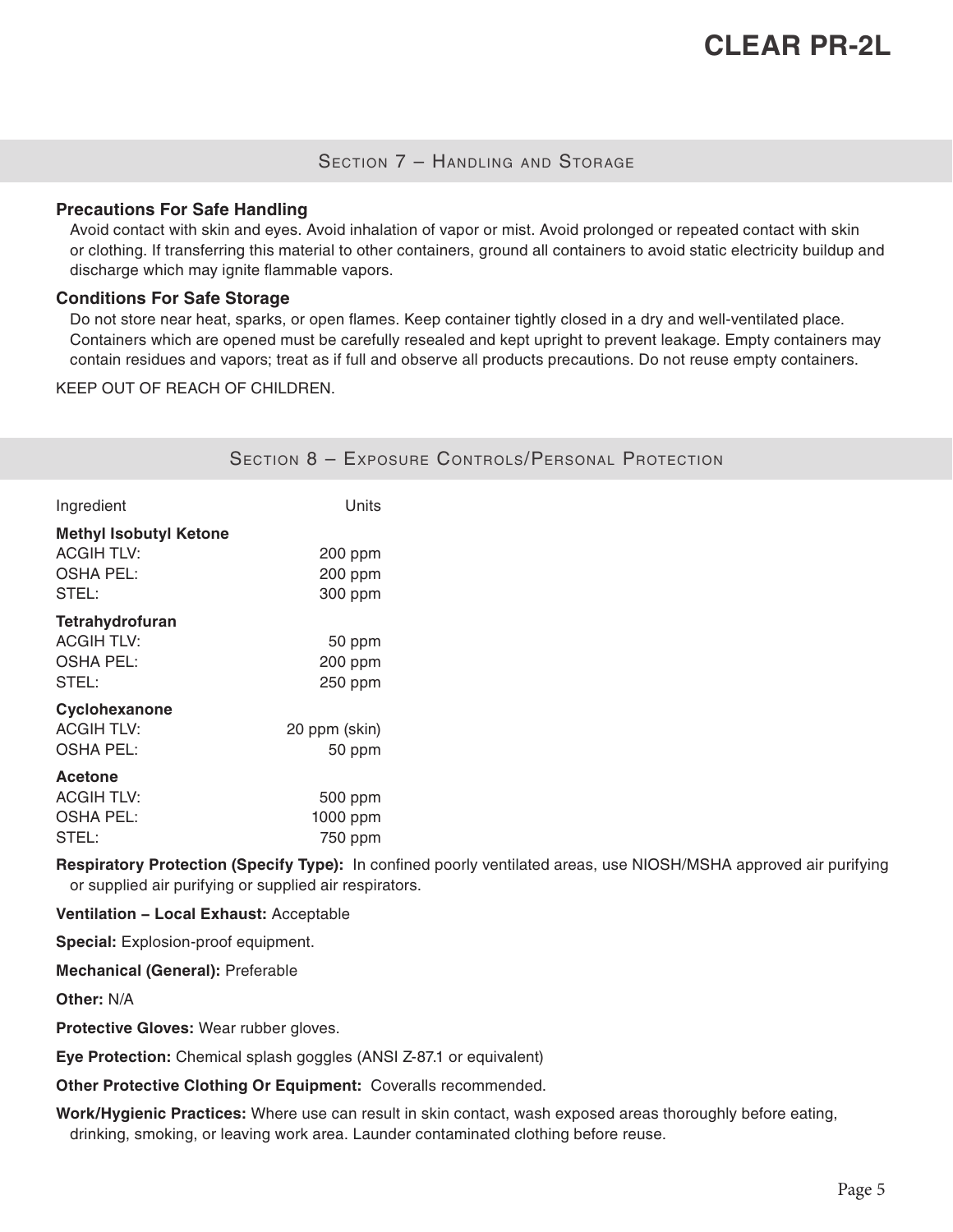| Boiling point:<br>Specific gravity $(H20 = 1)$ :                                | 151°F (66°C) @ 760 mmHg<br>~< 1.0          |
|---------------------------------------------------------------------------------|--------------------------------------------|
| Vapor pressure (mmHg):                                                          | 140 @ 68°F (20°C)                          |
| Melting point:                                                                  | N/A                                        |
| Vapor Density ( $Air = 1$ ):                                                    | 2.5                                        |
| Evaporation rate (Ethyl Acetate $= 1$ ):                                        | 6                                          |
| Appearance/Odor:                                                                | Clear or purple liquid/Pungent odor        |
| Solubility in water:                                                            | Soluble                                    |
| Volatile Organic Compounds (VOC) Content<br>(theoretical percentage by weight): | 550 g/L per SCAQMD Test Method 316A        |
| Flash point:                                                                    | $4.1^{\circ}$ F (-17 $^{\circ}$ C) SETA CC |
| Lower explosion limit:                                                          | $1.8\%$                                    |
| Upper explosion limit:                                                          | 11.8%                                      |

Section 9 – Physical and Chemical Properties

SECTION 10 - STABILITY AND REACTIVITY

**Chemical Stability:** Stable under recommended storage conditions.

**Possibility Of Hazardous Reactions:** Can form potentially explosive peroxides upon long standing in air. Vapors may form explosive mixture with air.

**Conditions To Avoid:** Heat, sparks, open flames, and strong oxidizing, acidic and basic conditions.

**Incompatibility (Materials To Avoid):** Oxidizers, acids and bases.

Hazardous Decomposition Products: CO, CO<sub>2</sub>, HCI and fragmented hydrocarbons.

**Hazardous Polymerization: Will Not Occur.**

SECTION 11 - TOXICOLOGY INFORMATION

#### **Chronic Health Hazards**

No ingredient in this product is an IARC, NTP or OSHA listed carcinogen.

Tetrahydrofuran – The National Toxicology Program has reported that exposures of mice and rats to THF vapor levels up to 1800 ppm 6hr/day, 5 days/week for their lifetime caused an incidence of kidney tumors in male rats and liver tumors in female mice. The significance of these findings for human health are unclear at this time, and may be related to "species specific" effects. Elevated incidences of tumors in humans have not been reported for THF.

Toxicology Data

Ingredient Name

**Methyl Isobutyl Ketone** Oral-Rat LD50: 2737 mg/kg Inhalation-Rat LC50: 23,500 mg/m3/8H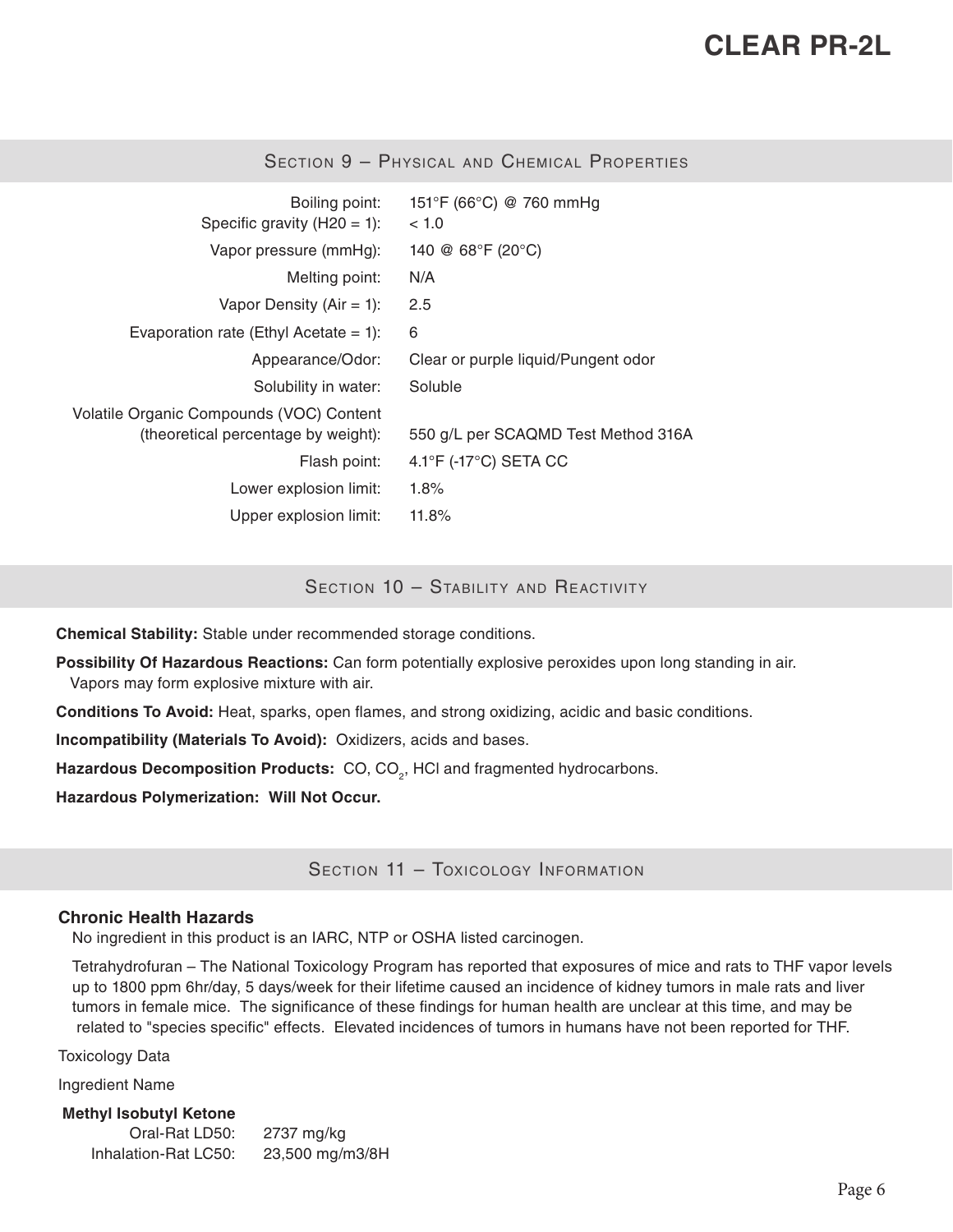#### **Tetrahydrofuran**

Oral-Rat LD50: 1650 mg/kg Inhalation-Rat LC50: 21,000 ppm/3H

# **Cyclohexanone**

Oral-Rat LD50: 1535 mg/kg Inhalation-Rat LC50: 8000 ppm/4H

# **Acetone**

Oral-Rat LD50: 5800 mg/kg Inhalation-Rat LC50: 50,100 mg/m3

SECTION 12 - ECOLOGICAL INFORMATION

## **Ecological Data**

| Ingredient Name:                          | <b>Methyl Isobutyl Ketone</b>            |
|-------------------------------------------|------------------------------------------|
| <b>Food Chain Concentration Potential</b> | None                                     |
| <b>Waterfowl Toxicity</b>                 | N/A                                      |
| <b>BOD</b>                                | 214%                                     |
| <b>Aquatic Toxicity</b>                   | 5640 mg/L/48 hr/bluegill/TLm/fresh water |
|                                           |                                          |
| Ingredient Name:                          | Tetrahydrofuran                          |
| <b>Food Chain Concentration Potential</b> | None                                     |
| <b>Waterfowl Toxicity</b>                 | N/A                                      |
| <b>BOD</b>                                | N/A                                      |
| <b>Aquatic Toxicity</b>                   | N/A                                      |
|                                           |                                          |
| Ingredient Name:                          | Cyclohexanone                            |
| <b>Food Chain Concentration Potential</b> | None                                     |
| <b>Waterfowl Toxicity</b>                 | N/A                                      |
| <b>BOD</b>                                | N/A                                      |
| <b>Aquatic Toxicity</b>                   | N/A                                      |
|                                           |                                          |
| Ingredient Name:                          | <b>Acetone</b>                           |
| <b>Food Chain Concentration Potential</b> | None                                     |
| <b>Waterfowl Toxicity</b>                 | N/A                                      |
| <b>BOD</b>                                | N/A                                      |
| <b>Aquatic Toxicity</b>                   | LC50/96-hour for fish > 100 mg/L         |
|                                           |                                          |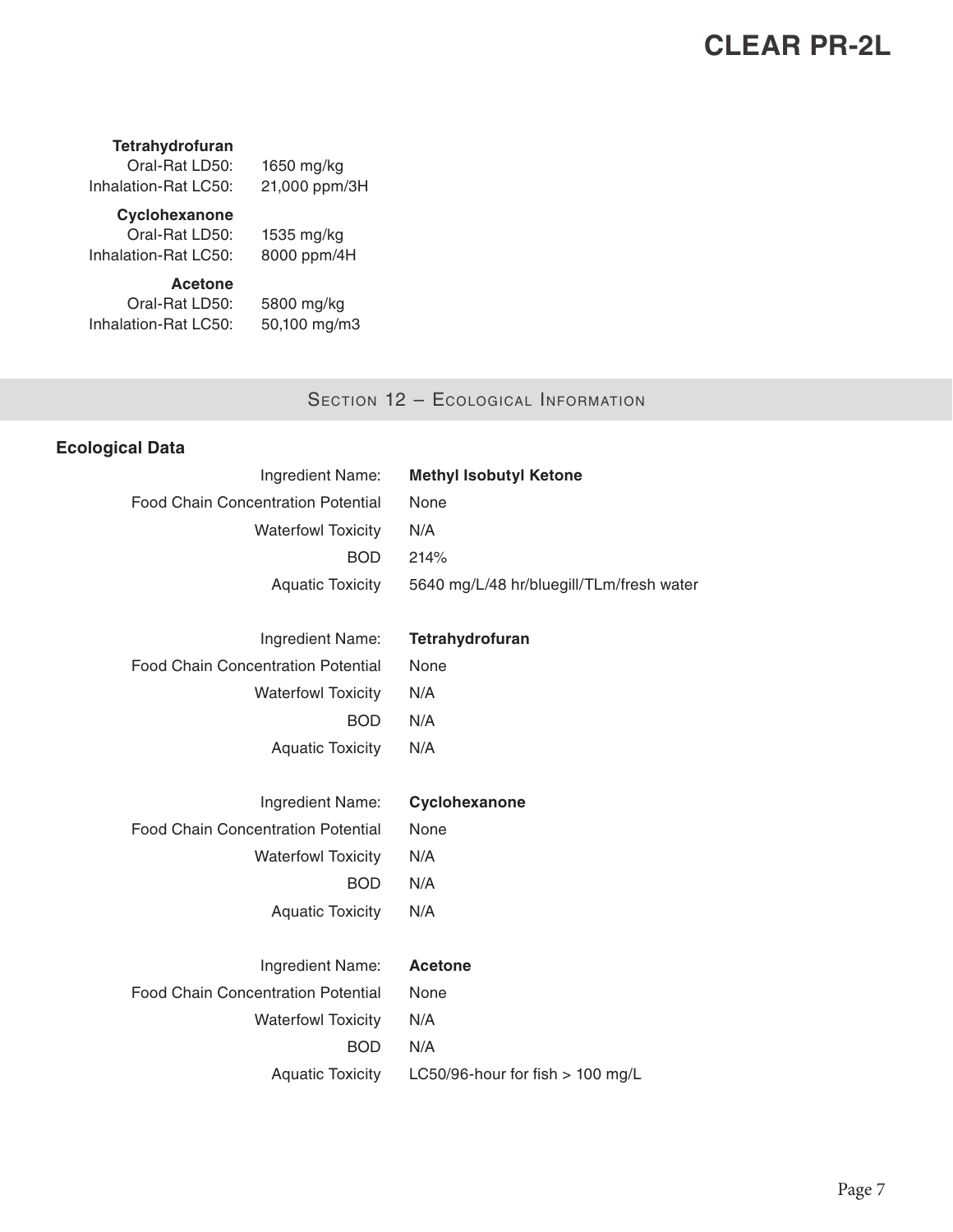## SECTION 13 - DISPOSAL CONSIDERATIONS

**Waste Classification:** RCRA classified hazardous waste. Dispose of absorbed materials and liquid waste in approved, controlled incineration facility in accordance with all local, state and federal regulations.

**Disposal Method:** Incineration.

| SECTION 14 - TRANSPORTATION INFORMATION |
|-----------------------------------------|
|                                         |

| DOT:            | UN1993, Flammable Liquid, N.O.S. (Methyl Ethyl Ketone & Tetrahydrofuran),<br>Class 3, PG II, ERG#127.<br>Quarts and less: Consumer Commodity, ORM-D                                                                                                                    |
|-----------------|------------------------------------------------------------------------------------------------------------------------------------------------------------------------------------------------------------------------------------------------------------------------|
| Ocean (IMDG):   | UN1993, Flammable Liquid, N.O.S. (Methyl Ethyl Ketone & Tetrahydrofuran),<br>Class 3, PG II, ERG#127. EMS No. F-E, S-D<br>Quarts and less: Flammable Liquid, N.O.S. (Methyl Ethyl Ketone & Tetrahydrofuran),<br>Class 3, UN 1993, PG II, Limited Quantities or Ltd Qty |
| Air (IATA):     | UN1993, Flammable Liquid, N.O.S. (Methyl Ethyl Ketone & Tetrahydrofuran),<br>Class 3, PG II, ERG#127.                                                                                                                                                                  |
| WHMIS (CANADA): | Class B-2                                                                                                                                                                                                                                                              |

## SECTION 15 - REGULATORY INFORMATION

## **Regulatory Data**

| Ingredient Name:      | <b>Methyl Ethyl Ketone</b> |
|-----------------------|----------------------------|
| <b>SARA 313</b>       | Yes                        |
| <b>TSCA Inventory</b> | Yes                        |
| <b>CERCLA RQ</b>      | 5,000 lb.                  |
| <b>RCRA Code</b>      | U159                       |
|                       |                            |
| Ingredient Name:      | Tetrahydrofuran            |
| <b>SARA 313</b>       | No.                        |
| <b>TSCA Inventory</b> | Yes                        |
| <b>CERCLA RQ</b>      | 1,000 lb.                  |
| <b>RCRA Code</b>      | U213                       |
|                       |                            |
| Ingredient Name:      | Cyclohexanone              |
| <b>SARA 313</b>       | No.                        |
| <b>TSCA Inventory</b> | Yes                        |
| <b>CERCLA RQ</b>      | 5,000 lb.                  |
| RCRA Code             | U057                       |
|                       |                            |